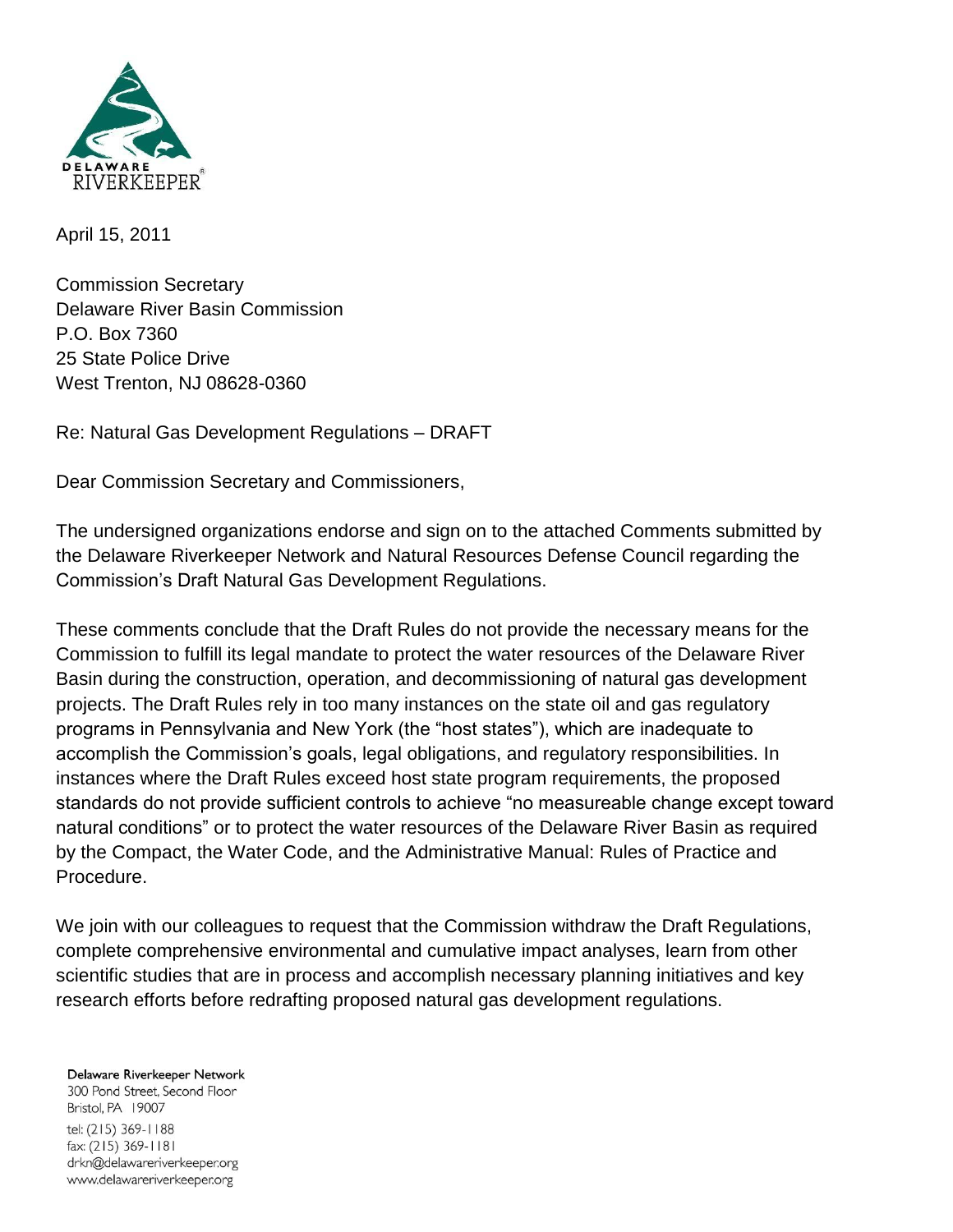The Delaware River's waters are protected under the terms of the Delaware River Compact and the Delaware River Basin Commission's Special Protection Waters Program. As such, the DRBC is legally obligated to enact regulations that ensure that no harm is done to the Special Protection Waters of the Delaware River. The Draft Regulations, if promulgated in their current form, will fail to meet this obligation.

Our conclusions are based upon facts and technical expertise contained in the eight expert reports that were commissioned to analyze the proposed regulations and upon the research and conclusions developed by our colleague organizations in developing this comment.

There are many areas of great concern regarding the potential impacts of natural gas development in the Delaware River Watershed that the Draft Regulations will not address:

- Lack of any cumulative impact analysis or any vehicles within the Draft Rules to address cumulative impacts
- Reliance on "host state" regulations regarding critical aspects of gas development such as gas drilling and well construction, most aspects of hydraulic fracturing, basic safety measures, and several key setback requirements
- Allowance for drillers to "self regulate" many essential areas of gas development that carry weighty environmental and human health impacts
- Very little opportunity for public participation in DRBC approvals and decisions; lack of transparency in many decisive aspects of gas development
- Inadequate setbacks from water bodies and other sensitive environmental features and allowance of intrusion into floodplains
- Inadequate setbacks from homes, schools, public buildings, and other public places
- Inadequate stream flow protections to protect them from flow reduction and disruption of healthy flow regimes
- Inadequate measures to prevent pollution and depletion of the drinking water for over 15 million people
- Inadequate wastewater controls
- No attention to air pollution and how air emissions impact water resources, including methane and other greenhouse gases
- Lack of robust data regarding Delaware River Watershed resources that would inform baseline conditions
- Inadequate stormwater and nonpoint source pollution controls
- No requirement for the use of Best Available Technology
- Inadequate control of exploratory gas wells and vertical wells
- Too many waivers, exemptions, and loopholes in regulations governing administrative, environmental and financial issues
- Lack of key planning accomplishments that would provide oversight, enforcement, and implementation of regulations

The attached comment and expert reports details these and many other crucial issues that are not addressed by the Draft Regulations.